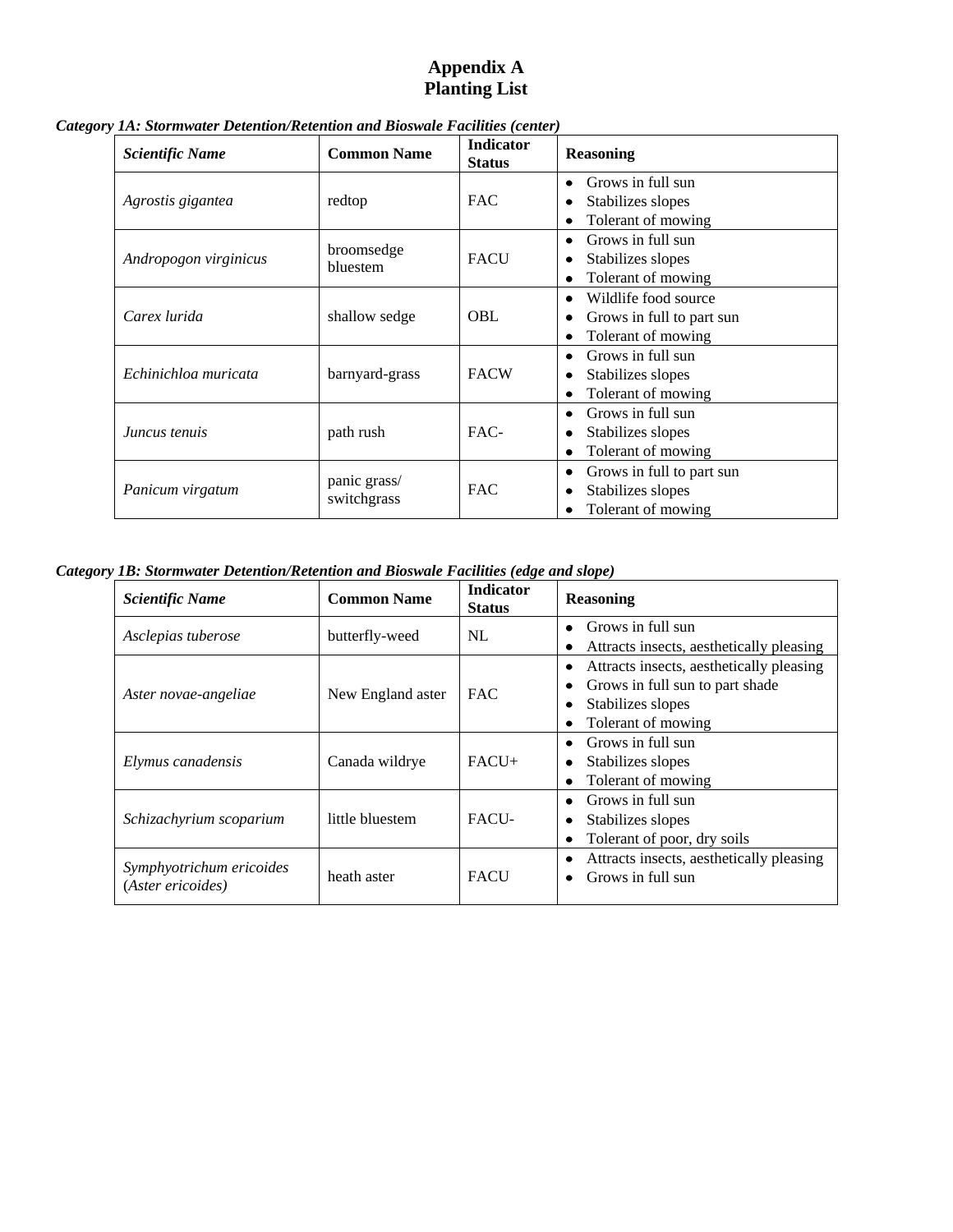## *Category 2: Riparian Buffer*

| <b>Scientific Name</b> | <b>Common Name</b>    | <b>Indicator</b><br><b>Status</b> | <b>Reasoning</b>                                                                                                                |
|------------------------|-----------------------|-----------------------------------|---------------------------------------------------------------------------------------------------------------------------------|
| Acer rubrum            | red maple             | FAC                               | Grows in full sun<br>$\bullet$<br>Tolerant of drought/heat/poor soil                                                            |
| Amelanchier canadensis | serviceberry          | FAC                               | Wildlife food source<br>$\bullet$<br>Grows in full sun to part shade<br>May need protection from deer browse<br>٠               |
| Aronia arbutifolia     | red chokeberry        | <b>FACW</b>                       | Wildlife food source<br>$\bullet$<br>Grows in full sun to part shade<br>Tolerant of flood/drought/heat/<br>compaction           |
| Aronia melanocarpa     | black chokeberry      | <b>FAC</b>                        | Wildlife food source<br>$\bullet$<br>Grows in full sun to part shade<br>٠<br>Tolerant of flood/drought/heat/<br>٠<br>compaction |
| Asimina triloba        | pawpaw                | FACU+                             | Wildlife food source<br>$\bullet$<br>Grows in full sun to shade<br>٠<br>Tolerant of flood/drought/heat/<br>٠<br>compaction      |
| Carpinus caroliniana   | hornbeam/<br>ironwood | FAC                               | Grows in shade<br>$\bullet$<br>Good for slope edges of floodplain<br>٠                                                          |
| Clethra alnifolia      | sweet pepperbush      | $FAC+$                            | Grows in full sun to part shade<br>٠<br>Tolerant of flood/drought/heat/<br>compaction                                           |
| Diospyrus virginiana   | persimmon             | FAC-                              | Wildlife food source<br>$\bullet$<br>Grows in full sun<br>Tolerant of flood/drought/heat/<br>compaction                         |
| Ilex opaca             | American holly        | FACU*                             | Grows in full sun to part shade<br>٠<br>Grows in alluvial soils<br>٠                                                            |
| Platanus occidentalis  | sycamore              | FACW-                             | Grows in full sun to part shade<br>٠<br>Tolerant of flood/drought/heat/<br>compaction                                           |
| Quercus bicolor        | swamp white oak       | FACW+                             | Wildlife food source<br>$\bullet$<br>Grows in full sun to part shade<br>Tolerant of flood/drought/heat/<br>compaction           |
| Quercus palustris      | pin oak               | <b>FACW</b>                       | Wildlife food source<br>Grows in full sun to part shade<br>Tolerant of flood/drought/heat/<br>compaction                        |
| Salix nigra            | black willow          | FACW+                             | Grows in full sun<br>٠<br>Stabilizes slopes<br>Tolerant of flood/drought/heat/<br>٠<br>compaction                               |

\* can function as FAC depending on growing conditions before planting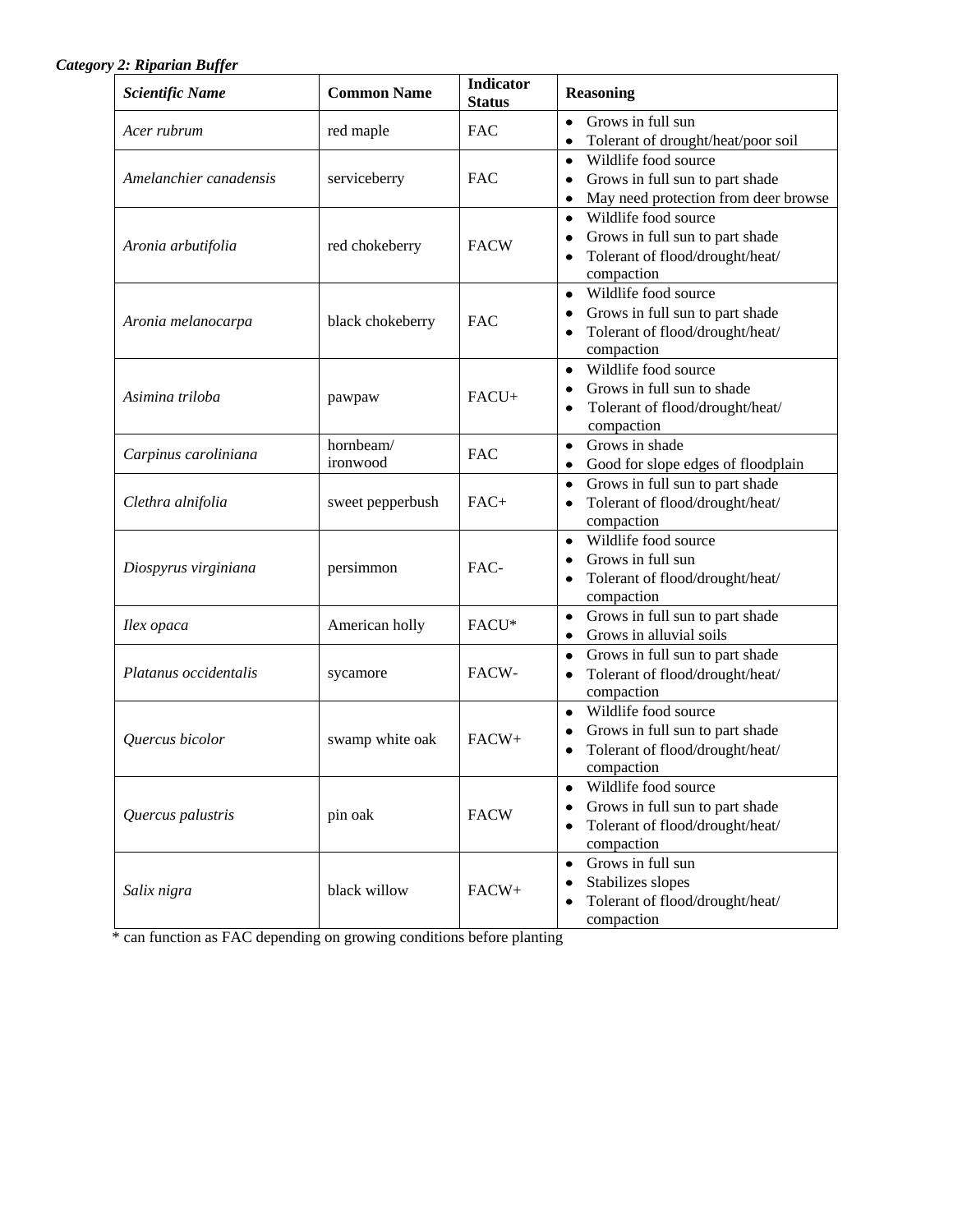*Category 3: Upland/ Reforestation*

| <b>Scientific Name</b>  | <b>Common Name</b>     | <b>Indicator</b><br><b>Status</b> | <b>Reasoning</b>                                                                                                                                         |
|-------------------------|------------------------|-----------------------------------|----------------------------------------------------------------------------------------------------------------------------------------------------------|
| Asimina triloba         | pawpaw                 | $FACU+$                           | Wildlife food source<br>$\bullet$<br>Grows in full sun to shade<br>٠<br>Tolerant of flood/drought/heat/ compaction                                       |
| Betula nigra            | river birch            | <b>FACW</b>                       | Good for lowland borders<br>$\bullet$<br>Grows in full sun<br>٠<br>Tolerant of drought/heat/compaction<br>٠                                              |
| Carya cordiformis       | bitternut hickory      | FACU+                             | Wildlife food source<br>٠<br>Grows in full sun to part shade<br>٠<br>Tolerant of flood/drought/heat/ compaction<br>٠                                     |
| Carya ovata             | shagbark hickory       | $FACU+$                           | Wildlife food source<br>$\bullet$<br>Grows in full sun to part shade<br>٠<br>Tolerant of drought/heat/compaction<br>٠                                    |
| Cercis canadensis       | eastern redbud         | FACU-                             | Grows in full sun to part shade<br>$\bullet$<br>Tolerant of drought/heat<br>٠                                                                            |
| Cornus florida          | flowing dogwood        | FACU-                             | Wildlife food source<br>$\bullet$<br>Grows in full sun to part shade<br>٠<br>Can grow in poor soils<br>$\bullet$                                         |
| Fraxinus pennsyulvanica | green ash              | <b>FACW</b>                       | Grows in full sun<br>$\bullet$<br>Tolerant of flood/drought/heat/ compaction                                                                             |
| Ilex opaca              | American holly         | FACU*                             | Grows in full sun to part shade<br>٠<br>Grows in alluvial soils<br>٠                                                                                     |
| Kalmia latifolia        | mountain laurel        | <b>FACU</b>                       | Grows in full sun to part shade<br>٠<br>Tolerant of flood/drought/compaction<br>٠                                                                        |
| Lindera benzoin         | spicebush              | FACW-                             | Wildlife food source<br>٠<br>Grows in full sun to part shade<br>٠<br>Tolerant of flood/compaction<br>٠                                                   |
| Liquidambar styraciflua | sweet gum              | <b>FAC</b>                        | Grows in full sun<br>$\bullet$<br>Tolerant of flood/drought/heat/ compaction                                                                             |
| Platanus occidentalis   | sycamore               | FACW-                             | Grows in full sun to part shade<br>٠<br>Tolerant of flood/drought/heat/compaction<br>٠                                                                   |
| Quercus phellos         | willow oak             | <b>FACU-</b>                      | Wildlife food source<br>$\bullet$<br>Grows in full sun to part shade<br>٠<br>Tolerant of salt/flood/drought/heat/<br>compaction<br>PA-endangered species |
| Quercus rubra           | red oak                | FACU-                             | Wildlife food source<br>$\bullet$<br>Grows in full sun<br>٠<br>Tolerant of drought/pollution/heat/<br>compaction                                         |
| Tilia americana         | basswood               | <b>FACU</b>                       | Grows in full sun to part shade<br>٠                                                                                                                     |
| Viburnum acerifolium    | maple-leaf<br>viburnum | <b>UPL</b>                        | Wildlife food source<br>٠<br>Grows in full sun to shade<br>٠<br>Tolerant of drought/heat/compaction<br>٠                                                 |
| Viburnum dentatum       | arrowwood              | <b>FAC</b>                        | Grows in full sun to part shade<br>٠<br>Tolerant of flood/drought/heat/ compaction<br>٠                                                                  |